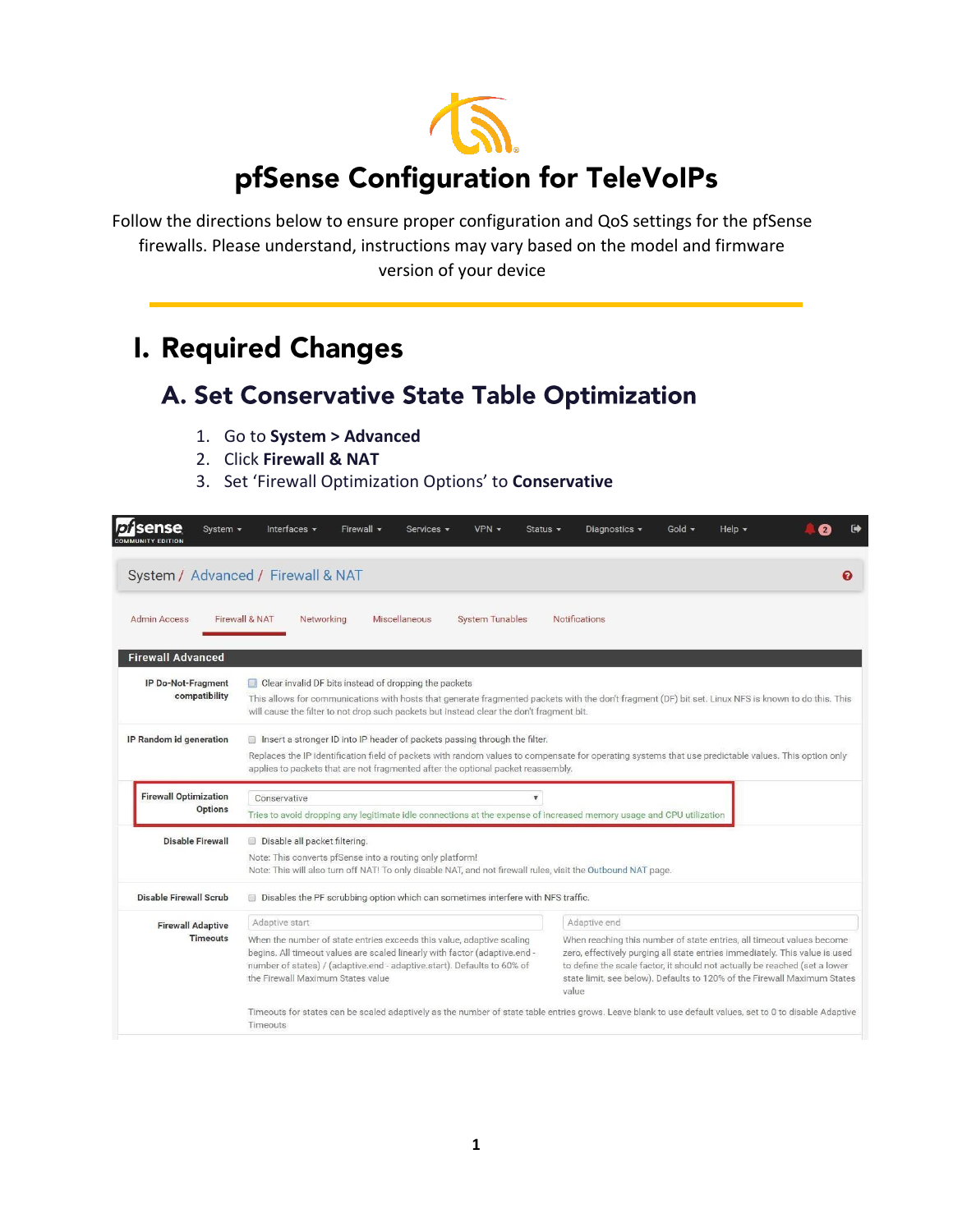|                        | State Timeouts (seconds - blank for default) |  |
|------------------------|----------------------------------------------|--|
| <b>TCP First</b>       |                                              |  |
| <b>TCP Opening</b>     |                                              |  |
| <b>TCP Established</b> |                                              |  |
| <b>TCP Closing</b>     |                                              |  |
| <b>TCP FIN Wait</b>    |                                              |  |
| <b>TCP Closed</b>      |                                              |  |
| <b>UDP First</b>       | 300                                          |  |
| <b>UDP Single</b>      | 300                                          |  |
| <b>UDP Multiple</b>    | 300                                          |  |
| <b>ICMP First</b>      |                                              |  |
| <b>ICMP</b> Error      |                                              |  |

4. Under the 'State Timeouts' section set 'UDP First, Single, and Multiple' to **300**

## **B. Set up Outbound NAT**

- 1. Go to **Firewall > NAT**
- 2. Click **Outbound**
- 3. Set 'Outbound Nat Mode' to **Manual Outbound NAT** *rule generation (AON - Advanced Outbound NAT)*

| <b>D.</b><br>ense<br><b>COMMUNITY EDITION</b> | System $\sim$ | Interfaces $\sim$                                                                           | Firewall $\sim$<br>Services $\sim$                                                                     | $VPN -$ | Status $\sim$                                                                                        | Diagnostics $\blacktriangleright$ | Help $\sim$                                            | $\ddot{\phantom{0}}$ |
|-----------------------------------------------|---------------|---------------------------------------------------------------------------------------------|--------------------------------------------------------------------------------------------------------|---------|------------------------------------------------------------------------------------------------------|-----------------------------------|--------------------------------------------------------|----------------------|
| Firewall / NAT / Outbound                     |               |                                                                                             |                                                                                                        |         |                                                                                                      |                                   |                                                        | ଈ                    |
| Port Forward                                  | 1:1           | Outbound<br><b>NPt</b>                                                                      |                                                                                                        |         |                                                                                                      |                                   |                                                        |                      |
| <b>Outbound NAT Mode</b>                      |               |                                                                                             |                                                                                                        |         |                                                                                                      |                                   |                                                        |                      |
|                                               | Mode          | $\bigcirc$<br>Automatic outbound NAT<br>rule generation.<br>(IPsec passthrough<br>included) | $\circ$<br><b>Hybrid Outbound NAT</b><br>rule generation.<br>(Automatic Outbound<br>NAT + rules below) |         | $\circledcirc$<br><b>Manual Outbound NAT</b><br>rule generation.<br>(AON - Advanced<br>Outbound NAT) | $\circ$<br>rule generation.       | <b>Disable Outbound NAT</b><br>(No Outbound NAT rules) |                      |
|                                               |               | <b>A</b> Save                                                                               |                                                                                                        |         |                                                                                                      |                                   |                                                        |                      |

#### **C. Add TeleVoIPs IPs**

**(Contact our support team at [support@televoips.com](mailto:support@televoips.com) if you have not already received them)**

- 1. Go to **Firewall > Rules**
- 2. Click **LAN**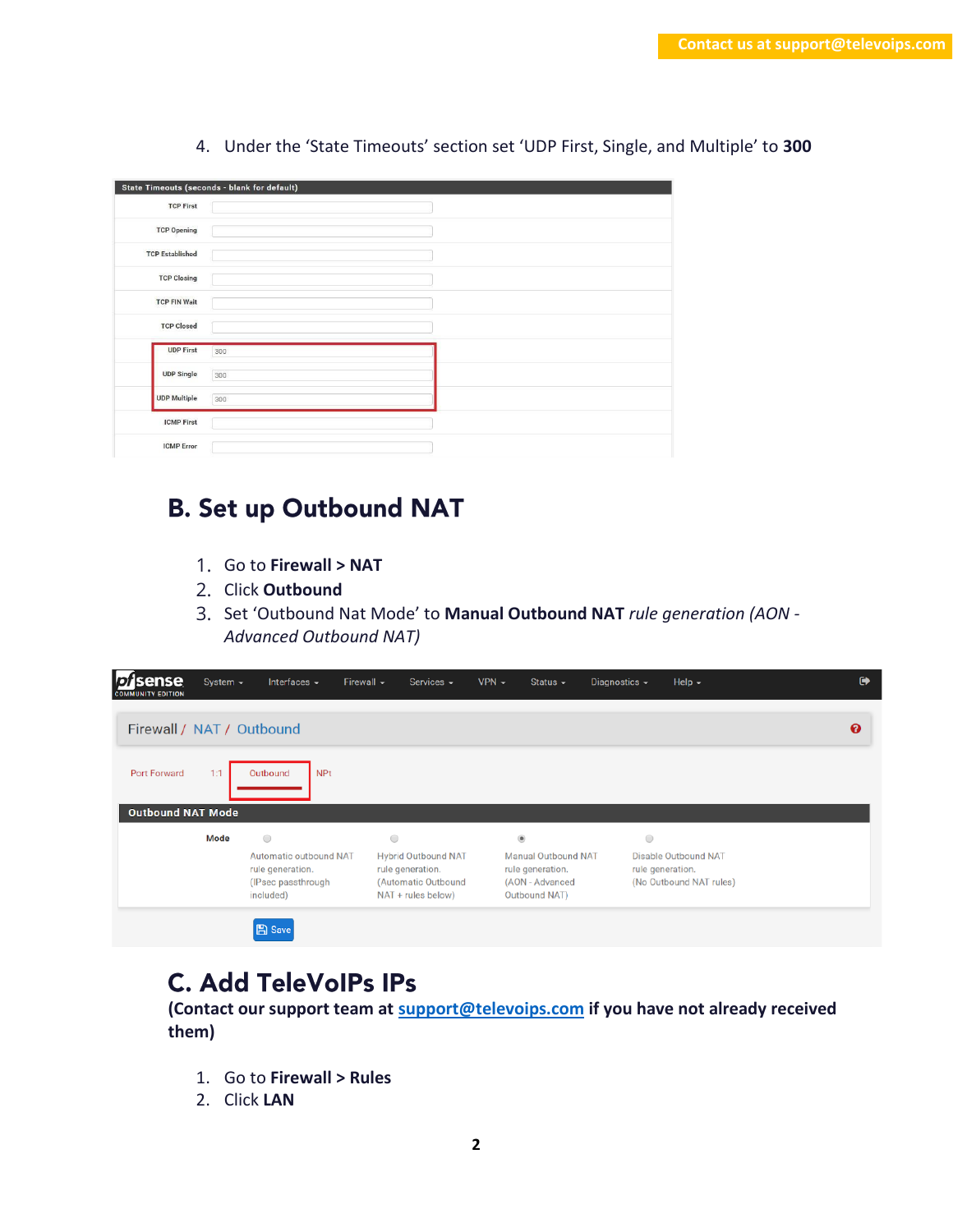- 3. Click **Add**
- 4. Add each TeleVoIPs IP one at a time in the destination.
	- a. Client Phone server IP(s)
	- b. Proxy IP(s)
	- c. Fax server IP(s)
- 5. Add each TeleVoIPs port one at a time.
	- a. SIP 5060-5160
	- b. RTP 10000-20000

## II. QoS Optimization (Recommended)

## A. Set Traffic Shaping Rules

- 1. Go to **Firewall > Traffic Shaper**.
- 2. Click **Wizards**.
- 3. Click **Multiple Lan/Wan**.

| sense<br><b>COMMUNITY EDITION</b>                 | System $\sim$          | Interfaces $\blacktriangleright$                                           | Firewall $\sim$ | Services $\sim$ | $VPN -$ | Status $\sim$ | Diagnostics $\sim$ | Gold $\sim$ | Help $\blacktriangleright$ | $\bullet$<br>$\blacksquare$ |
|---------------------------------------------------|------------------------|----------------------------------------------------------------------------|-----------------|-----------------|---------|---------------|--------------------|-------------|----------------------------|-----------------------------|
|                                                   |                        | Firewall / Traffic Shaper / Wizards                                        |                 |                 |         |               |                    |             |                            | 辛 画 3                       |
| <b>By Interface</b>                               | By Queue               | Limiters                                                                   | Wizards         |                 |         |               |                    |             |                            |                             |
| <b>Traffic Shaper Wizards</b><br>Multiple Lan/Wan | <b>Dedicated Links</b> | traffic_shaper_wizard_multi_all.xml<br>traffic_shaper_wizard_dedicated.xml |                 |                 |         |               |                    |             |                            |                             |

4. Enter the number of WAN type connections and LAN type interfaces.

| ense<br>System $\sim$<br><b>Y EDITION</b>      | Interfaces $\sim$                                                                                     | Firewall $\sim$ | Services $\sim$ | $VPN -$ | Status $\sim$ | Diagnostics $\sim$ | Help $\sim$                                                                                                                        | $\bullet$ |
|------------------------------------------------|-------------------------------------------------------------------------------------------------------|-----------------|-----------------|---------|---------------|--------------------|------------------------------------------------------------------------------------------------------------------------------------|-----------|
| Wizard / pfSense Traffic Shaper /              |                                                                                                       |                 |                 |         |               |                    |                                                                                                                                    | ℯ         |
| pfSense Traffic Shaper                         |                                                                                                       |                 |                 |         |               |                    |                                                                                                                                    |           |
|                                                | This wizard will provide guidance through setting up the pfSense traffic shaper.                      |                 |                 |         |               |                    |                                                                                                                                    |           |
|                                                | The wizard may be stopped at any time by clicking the logo image at the top of the screen.            |                 |                 |         |               |                    |                                                                                                                                    |           |
|                                                |                                                                                                       |                 |                 |         |               |                    | Please be aware that Custom Bandwidths should not exceed 30% of the interface/link bandwidth. Keep this in mind during the wizard. |           |
| <b>Traffic shaper Wizard</b>                   |                                                                                                       |                 |                 |         |               |                    |                                                                                                                                    |           |
| <b>Enter number of WAN</b><br>type connections | $\mathsf{h}$                                                                                          |                 |                 |         |               |                    |                                                                                                                                    |           |
|                                                | Number of WAN-type connections (Gateway selected on their interface settings, or dynamic assignment.) |                 |                 |         |               |                    |                                                                                                                                    |           |
| <b>Enter number of LAN type</b><br>interfaces  | $\mathbf{1}$                                                                                          |                 |                 |         |               |                    |                                                                                                                                    |           |
|                                                | Number of local connections (No gateway selected on their interface settings.)                        |                 |                 |         |               |                    |                                                                                                                                    |           |
|                                                | <b>Next</b><br>≫                                                                                      |                 |                 |         |               |                    |                                                                                                                                    |           |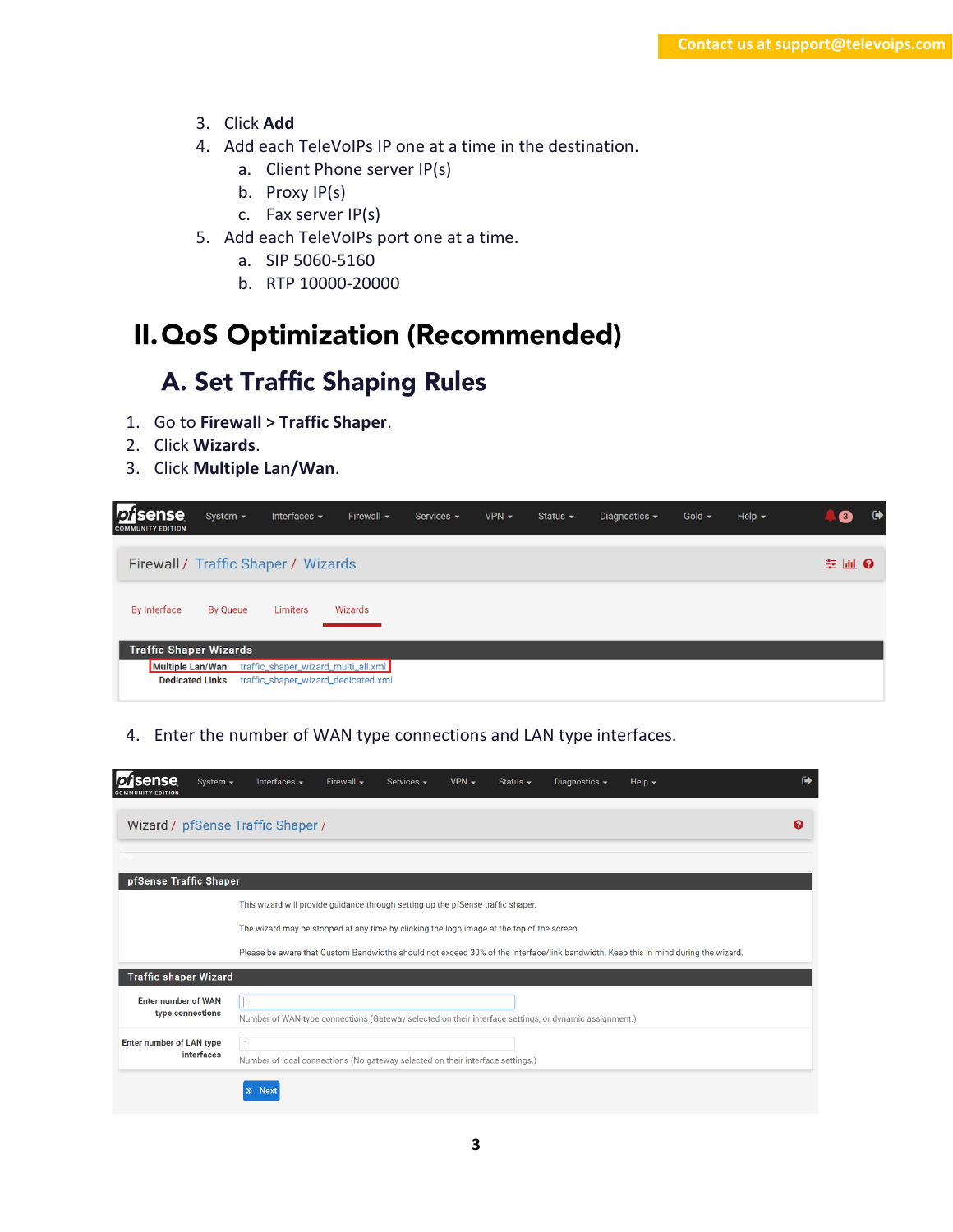- 5. Select **HFSC** for 'Interface & Scheduler.'
- 6. Make sure your Upload and Download speed is set correctly. If you have an internet connection established on your pfSense, it should be set automatically. Enter your interface WAN #1 upload and download speed. (Screenshot below is an example, every network will have different up/down speed, we highly recommend working with your IT department or system administrator for the correct up/down speed for your network.)

|                                  | Wizard / pfSense Traffic Shaper / Shaper configuration                |                           |  |  |  |
|----------------------------------|-----------------------------------------------------------------------|---------------------------|--|--|--|
| Step 1 of 8                      |                                                                       |                           |  |  |  |
| <b>Shaper configuration</b>      |                                                                       |                           |  |  |  |
|                                  | Shaper configuration                                                  |                           |  |  |  |
|                                  | Setup connection speed and scheduler information for interface LAN #1 |                           |  |  |  |
| <b>Interface &amp; Scheduler</b> | LAN                                                                   | $\boldsymbol{\mathrm{v}}$ |  |  |  |
| <b>Interface &amp; Scheduler</b> | <b>HFSC</b>                                                           | $\boldsymbol{\mathrm{v}}$ |  |  |  |
|                                  | Setup connection speed and scheduler information for interface WAN#1  |                           |  |  |  |
| <b>Interface &amp; Scheduler</b> | <b>WAN</b>                                                            | $\overline{\mathbf{v}}$   |  |  |  |
| <b>Interface &amp; Scheduler</b> | <b>HFSC</b>                                                           | $\boldsymbol{\mathrm{v}}$ |  |  |  |
| <b>Upload</b>                    | 10                                                                    |                           |  |  |  |
| <b>Upload</b>                    | Mbit/s                                                                | $\overline{\mathbf{v}}$   |  |  |  |
| <b>Download</b>                  | 50                                                                    |                           |  |  |  |
| <b>Download</b>                  | Mbit/s                                                                | $\boldsymbol{\mathrm{v}}$ |  |  |  |
|                                  | <b>Next</b><br>$\gg$                                                  |                           |  |  |  |

- 7. Click **Next**.
- 8. Under the 'Voice over IP' section Enable **Prioritize Voice over IP traffic**.
- 9. The next Step depends on how many users you have on your network. For the network in the below example, it is highly unlikely that more than 5 people will have a phone call at the same time. In this step we are going to set bandwidth we want to reserve for our VOIP traffic, in this example we set the 'Connection for WAN#1 and LAN#1' limits to 1Mbit/s Up/Down.

As a rule of thumb you can assume the following traffic rules:

| <b>Number of Concurrent</b> | <b>Minimum Required</b> | Recommended           |  |  |
|-----------------------------|-------------------------|-----------------------|--|--|
| <b>Calls</b>                | <b>Bandwidth</b>        | <b>Speed</b>          |  |  |
|                             | 100 Kbps Up and Down    | 3 MBps Up and<br>Down |  |  |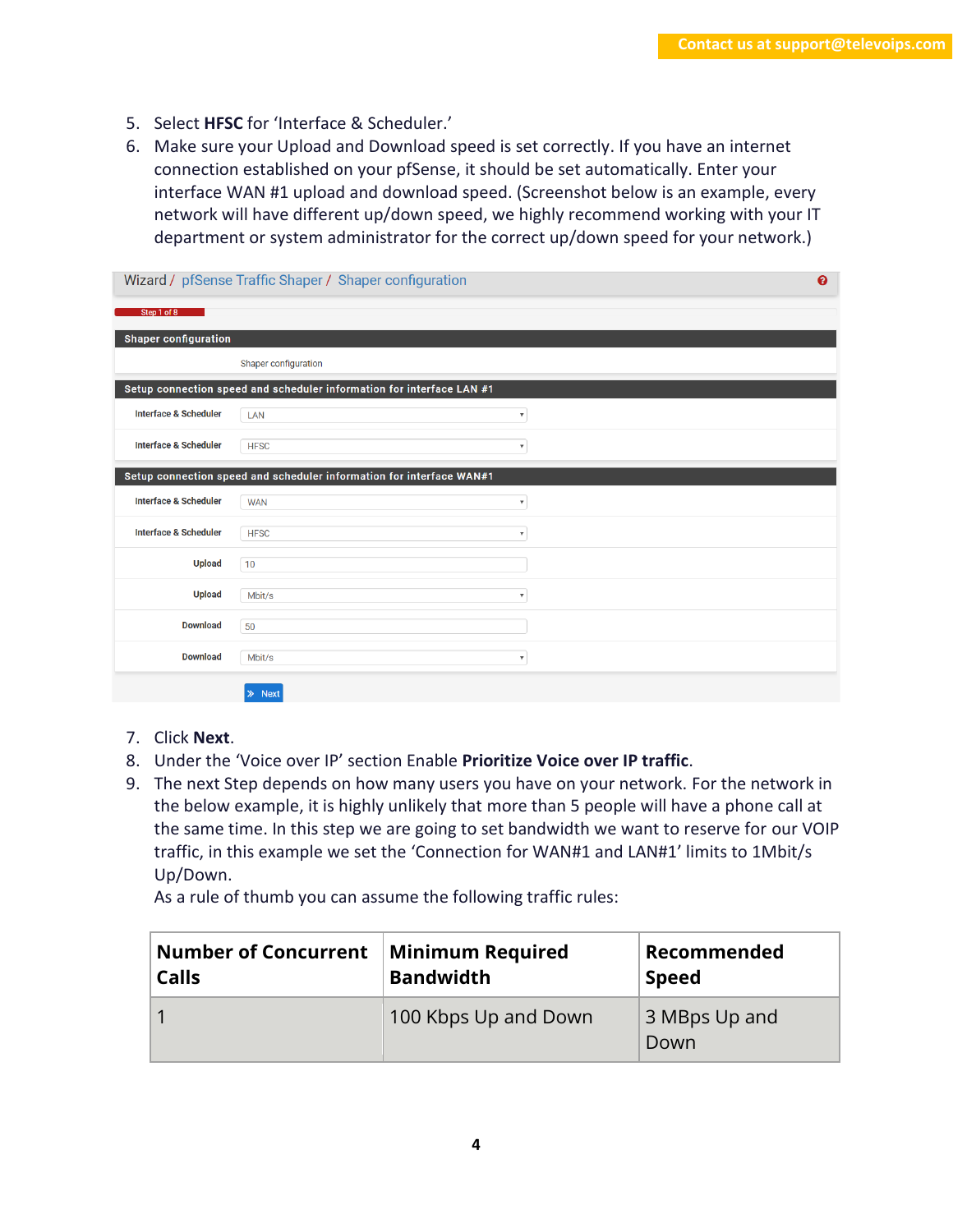|    | 300 Kbps Up and Down | 3 MBps Up and<br>Down    |
|----|----------------------|--------------------------|
|    | 500 Kbps Up and Down | 5 MBps Up and<br>Down    |
| 10 | 1 MBps Up and Down   | 5-10 MBps Up and<br>Down |

| Step 2 of 8                   |                                                                                                                                                                                                                      |
|-------------------------------|----------------------------------------------------------------------------------------------------------------------------------------------------------------------------------------------------------------------|
| Voice over IP                 |                                                                                                                                                                                                                      |
|                               | Voice over IP                                                                                                                                                                                                        |
| enable                        | Prioritize Voice over IP traffic.                                                                                                                                                                                    |
| <b>VOIP specific settings</b> |                                                                                                                                                                                                                      |
| <b>Provider</b>               | Generic (lowdelay)<br>$\overline{\mathbf{v}}$<br>Choose Generic if the provider isn't listed.                                                                                                                        |
| <b>Upstream SIP Server</b>    | (Optional) If this is chosen, the provider field will be overridden. This allows providing the IP address of the remote PBX or SIP Trunk to prioritize.<br>NOTE: A Firewall Alias can also be used in this location. |
| <b>Connection WAN #1</b>      |                                                                                                                                                                                                                      |
| <b>Upload</b>                 | $\overline{1}$                                                                                                                                                                                                       |
| <b>Units</b>                  | Mbit/s<br>$\overline{\mathbf{v}}$                                                                                                                                                                                    |
| <b>Connection LAN #1</b>      |                                                                                                                                                                                                                      |
| <b>Download</b>               | $\mathbf{1}$                                                                                                                                                                                                         |
| <b>Units</b>                  | Mbit/s<br>$\boldsymbol{\mathrm{v}}$                                                                                                                                                                                  |
|                               | <b>Next</b><br>≫                                                                                                                                                                                                     |

- 1. Click **Next**.
- 2. The next steps are unique to each network, make sure you go through each section and check anything that pertains to your network until you get to the end of the Wizard.
- 3. Confirm the wizard has created the proper queues for your network by navigating back to **Firewall > Traffic Shaper**.
- 4. Click **By Interface**.
- 5. In this section, you can modify or adjust the queues that were created by the Wizard. Note, this is the fastest and easiest way of creating the Traffic Shaping rules, but there are multiple ways of creating these queues. You can find more information on creating these rules by visiting the pfSense website and forums.